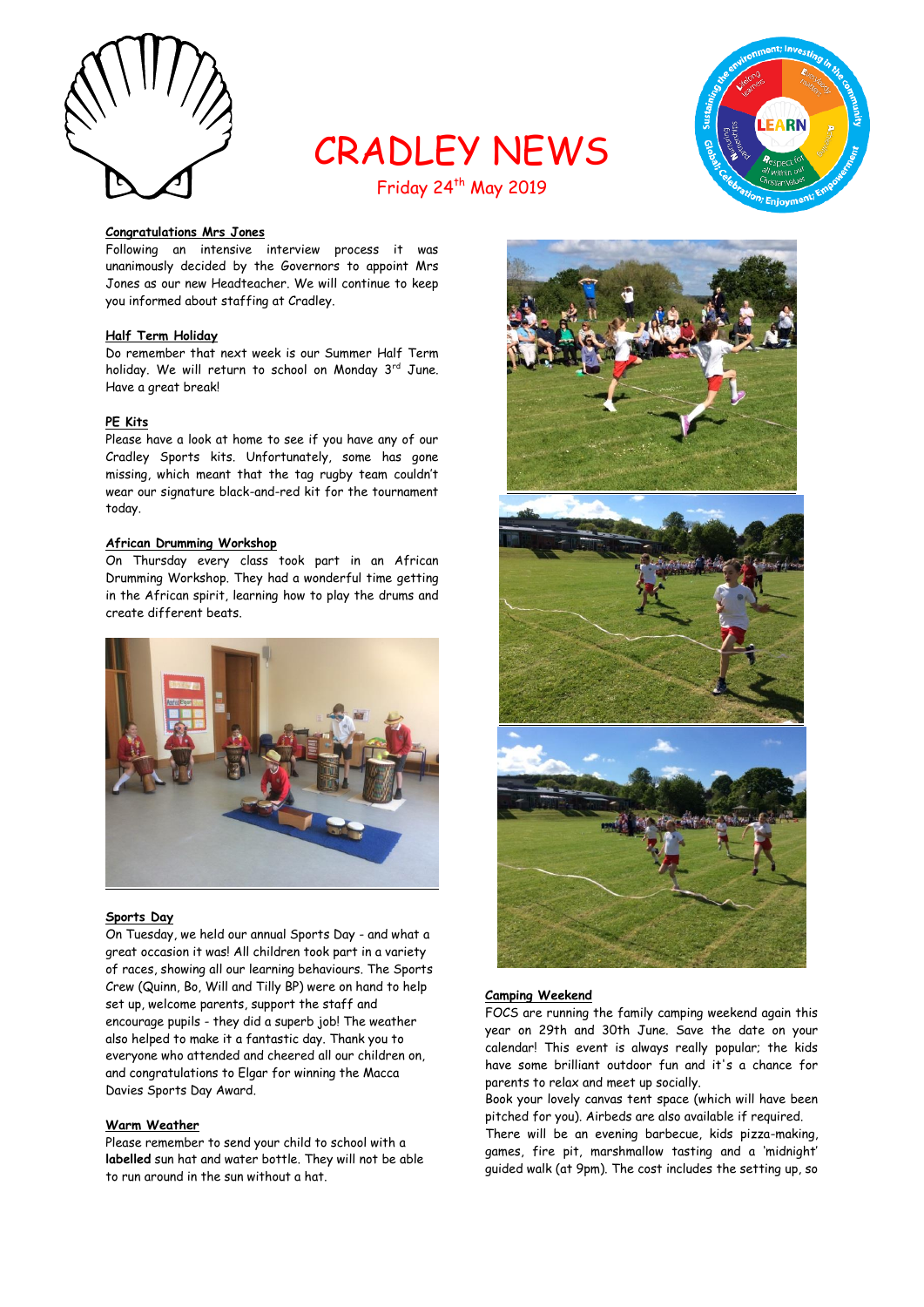campers are able to avoid the struggle of putting up an unfamiliar tent!

Pitches cost £20 (includes BBQ & a bacon roll for breakfast plus tea & coffee).Large tents available for an additional £10 or £15 which includes comfy airbeds Toilet and first-aid facilities on site, but unfortunately no dogs allowed, sorry.

Location: Moseley family field, opposite Storridge Church.

#### **Tennis Extravaganza**

On Monday, Finn, Mali, Eve and Cleo went to JMHS to attend a tennis extravaganza. They had a wonderful time learning new tennis skills supported by the children at John Masefield.



#### **Nursery**

This week in Nursery we are on our final week visiting different countries around the world and we're in Australia. On Monday we went to the hall to do some dancing and to start preparing for the preschoolers' Leavers Service! The preschoolers have chosen their favourite song and have practised their dance moves! On Tuesday we put our running shoes on and joined in with Sports Day. On Wednesday the children were very excited to see that we'd got lots and lots of new sand! They built sandcastles and dug for hidden treasure! On Thursday we joined Reception for some African Drumming and welcomed our friends from Toddlers to play. Finally, on Friday we went to Forest School to see if we could spot any wildlife. Have a lovely half term holiday!



#### **Class 1**

This week Reception have been reading and learning a poem about Sports Day. We enjoyed our own Sports Day on Tuesday and the weather made it even better. Well done to all those skippers! Such a hard thing to teach and learn, but you all did yourself proud on the day! Reception maths has been a week of revising everything so far... time, money, numbers, capacity, adding, subtracting, patterns, 3D and 2D shapes. Phew! In Year 1 we have been concentrating on our phonics screening words as we will all get to show what we can do in the second week of June when we do our phonics screening test. In maths we have been adding 11 and doing lots of active maths outside on the field. We've been on the adventure playground for our PE this week and making the most of the sunshine with some multi-skills games, getting ready for when we get to play rounders in KS2. In topic we have continued with our cyber-safety unit to complete the colours on our cyber rainbow.



# **Class 2**

This week we have been learning more about communication and made carrier pigeons out of paper aeroplanes! We had to write a message and attach it to the aeroplane before launch. We have also been starting to find out about how meals and food have changed over the last 100 years and where in the world some of the popular meals in this country originated from. We all enjoyed Sports Day and it was great to see how speedy and determined all of Class 2 were in the races.

#### **Class 3**

Our art work on the Battle of Britain is now complete, with the fighter planes flying over Southern England, giving a bird's eye view of the patchwork quilt of fields, rivers and roads below, experimenting with line and colour for effect. In maths we have looked at word problems and in English fine-tuned our letter writing skills as we thanked some of the people who helped with the Spring Garden. Our PE lesson focused on track and field events, trying our hardest to beat our personal bests in throwing, jumping and hurdles.